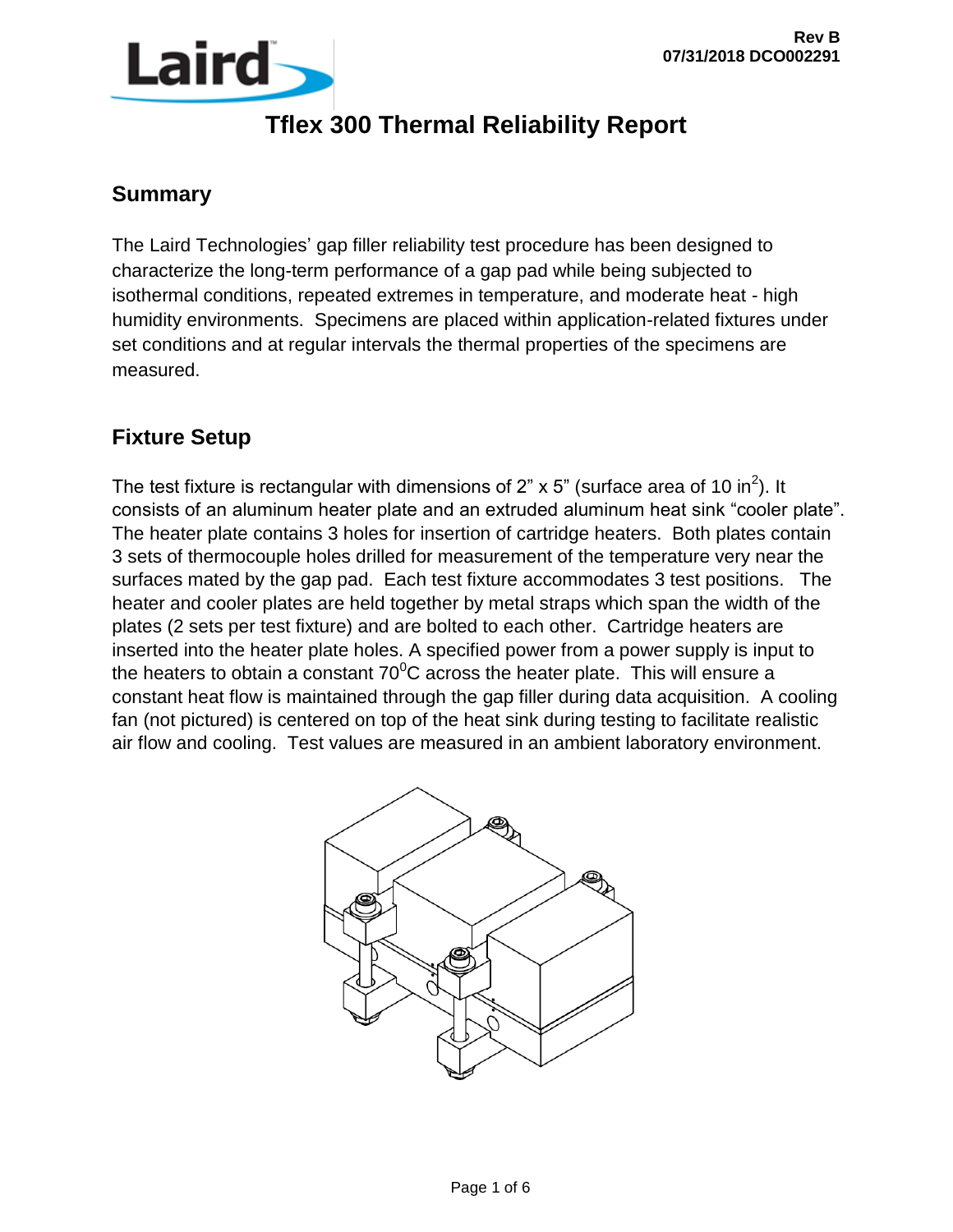

### **Theory**

Throughout the test period, the measured variable is the temperature difference of the surfaces of the heater and cooler plates. Thermal resistance  $(R<sub>th</sub>)$  is defined as the temperature difference (ΔT) between two surfaces for a given heat flow (ΔP). That is:  $R_{th} = \Delta T / \Delta P$ . In this testing, heat flow is controlled and constant, therefore,  $R_{th} \alpha$ ΔT. This relationship indicates that a constant value of ΔT throughout the test program requires  $R_{th}$  to also remain constant, which indicates a highly reliable system and thus a gap pad that is not influenced by the test conditions.

### **Types of Reliability Testing**

#### **Thermal Shock**

In thermal shock testing, the test fixtures containing the specimens are transitioned between -40 $\mathrm{^0C}$  and 160 $\mathrm{^0C}$  with a 1 hour hold to reach thermal equilibrium at each temperature extreme. The transfer time between the oven temperatures is quick, typically less than 20 seconds. 1000 cycles "Shocks" are performed on each fixture.

#### **Isothermal Bake**

In isothermal bake testing, fixtures are maintained at 160 $\mathrm{^0C}$  for 1000 hours.

#### **HAST**

In HAST testing, the fixtures are maintained in conditions of moderate temperature  $(85^{\circ}$ C) and high humidity (85%) for the duration of the test.

#### **Results**

The thicknesses of Tflex 300 tested were 20mil (0.508mm), 40mil (1.016mm), and 200mil (5.08mm). Two fixtures for each thickness were assembled and tested for all three reliability testing types (3 test positions for each unit). The data reported is the average of each value for the two fixtures.

The change in temperature  $(\Delta T)$  vs. time / # of cycles tested is reported below: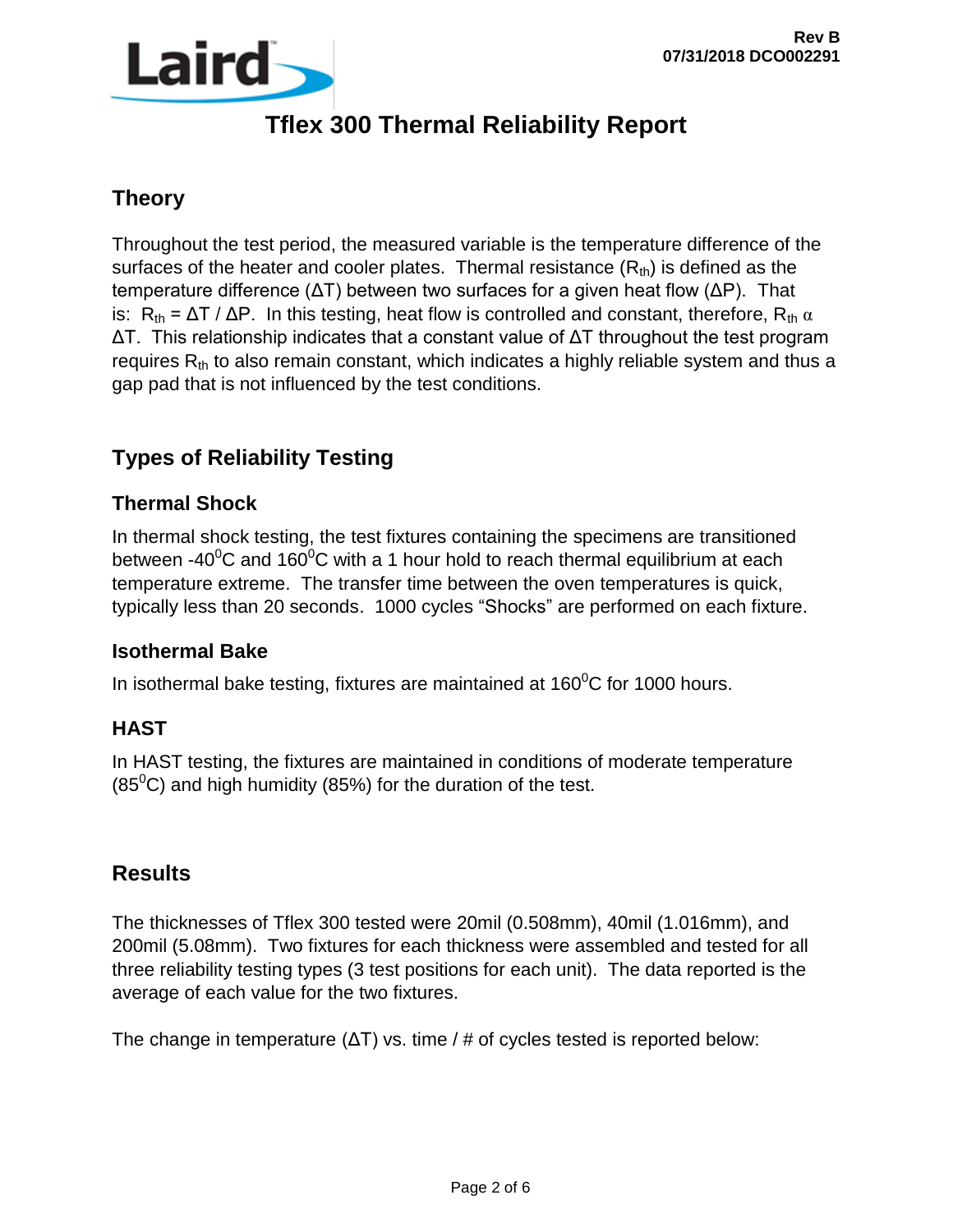

### **Thermal Shock**



| Material          | Cycles | Avg ΔT |
|-------------------|--------|--------|
| Tflex 320         | 0      | 5.66   |
| Batch#312498      | 250    | 4.90   |
|                   | 500    | 4.87   |
|                   | 750    | 5.11   |
|                   | 1000   | 4.83   |
|                   |        |        |
| Tflex 340         | 0      | 8.18   |
| Batch#312498      | 250    | 5.93   |
|                   | 500    | 6.61   |
|                   | 750    | 6.04   |
|                   | 1000   | 5.93   |
|                   |        |        |
| <b>Tflex 3200</b> | 0      | 26.05  |
| Batch#312498      | 250    | 23.69  |
|                   | 500    | 23.53  |
|                   | 750    | 23.34  |
|                   | 1000   | 22.33  |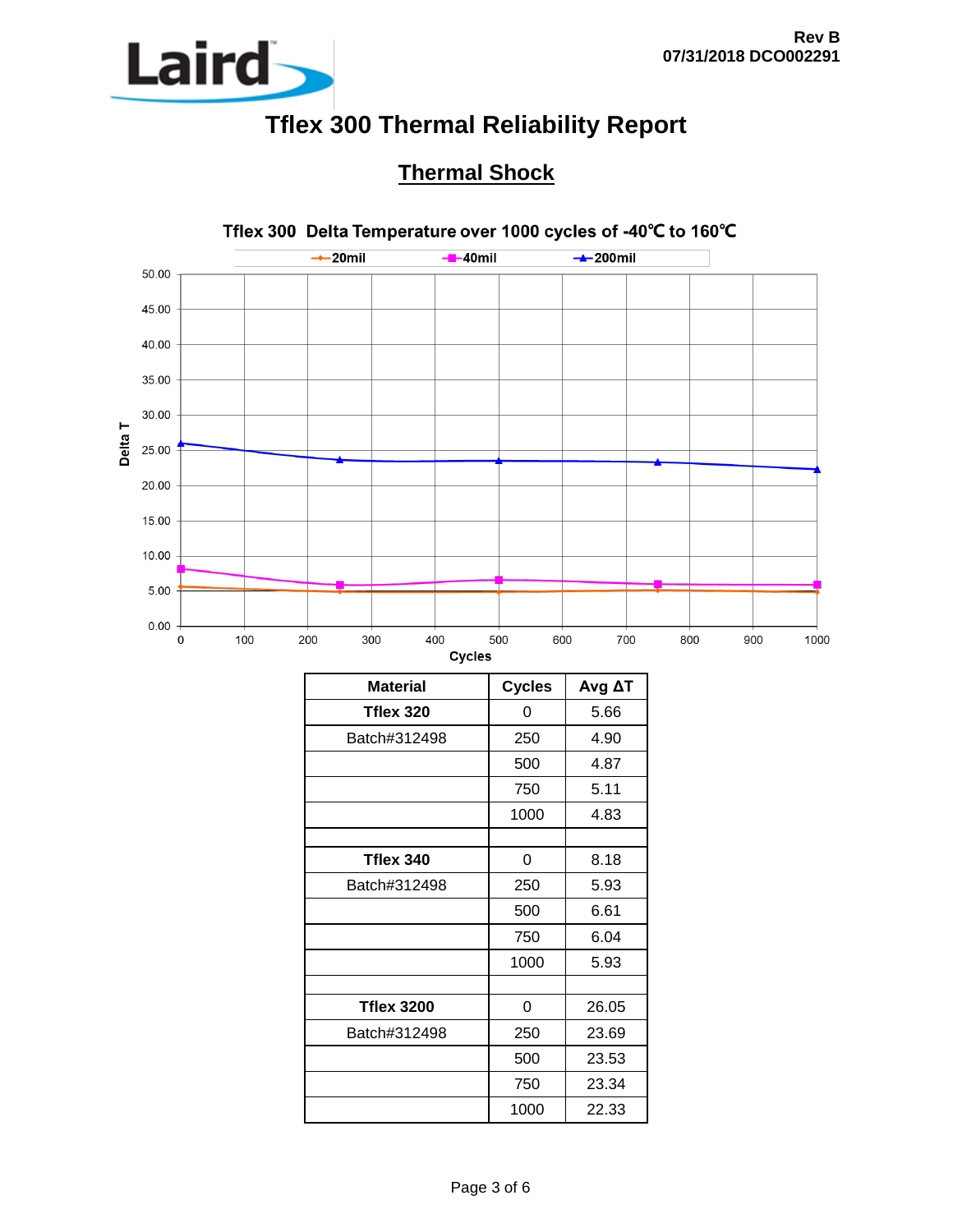

### **Isothermal Bake**



| <b>Material</b>   | <b>Hours</b> | Avg AT |
|-------------------|--------------|--------|
| Tflex 320         | 0            | 6.54   |
| Batch#312498      | 5.32<br>250  |        |
|                   | 500          | 4.97   |
|                   | 750          | 4.59   |
|                   | 1000         | 4.86   |
|                   |              |        |
| Tflex 340         | 0            | 7.47   |
| Batch#312498      | 250          | 6.45   |
|                   | 500          | 6.86   |
|                   | 750          | 6.17   |
|                   | 1000         | 6.55   |
|                   |              |        |
| <b>Tflex 3200</b> | 0            | 27.23  |
| Batch#312498      | 250          | 27.39  |
|                   | 500          | 25.48  |
|                   | 750          | 27.21  |
|                   | 1000         | 24.67  |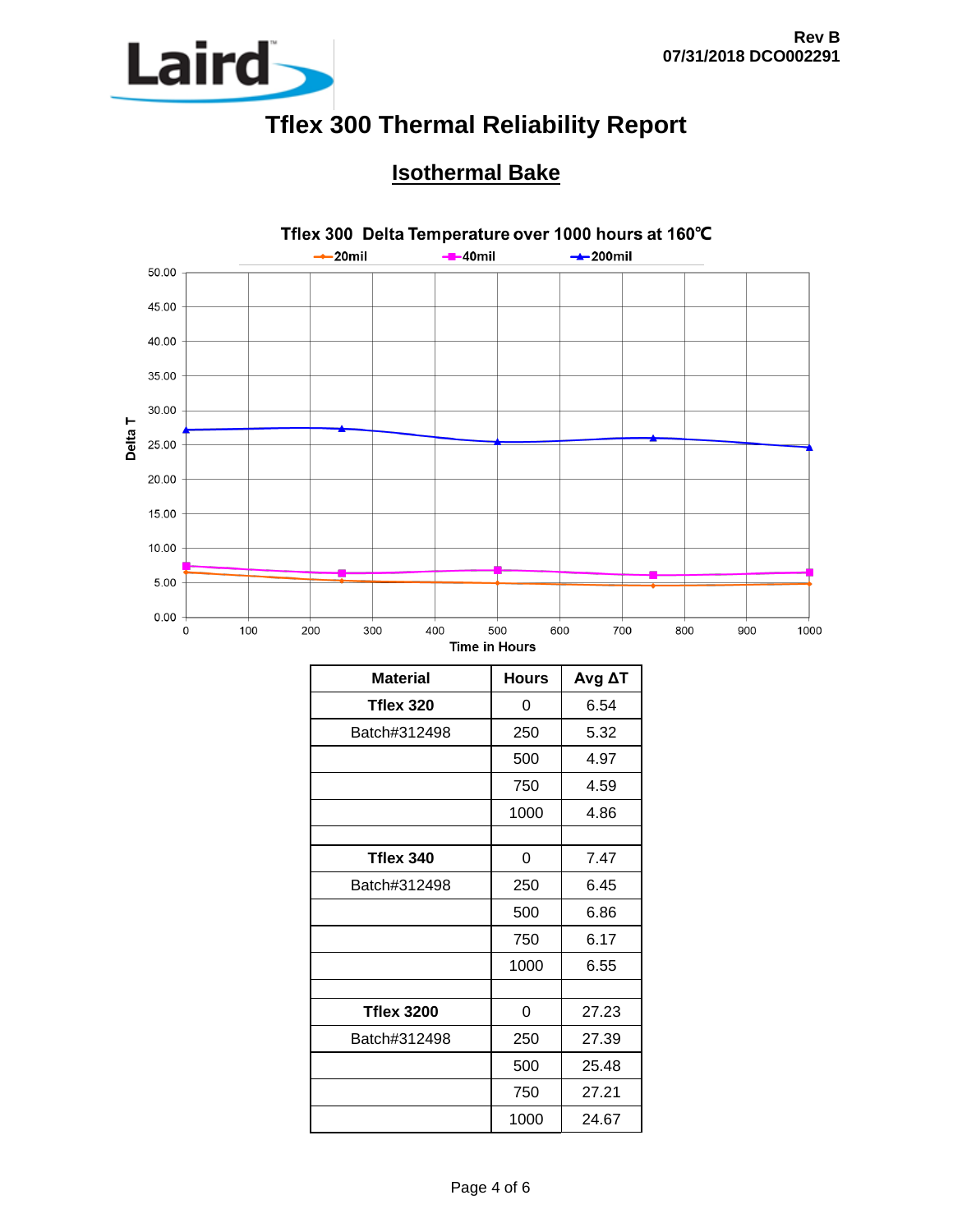

**HAST**



750 25.42 1000 25.48